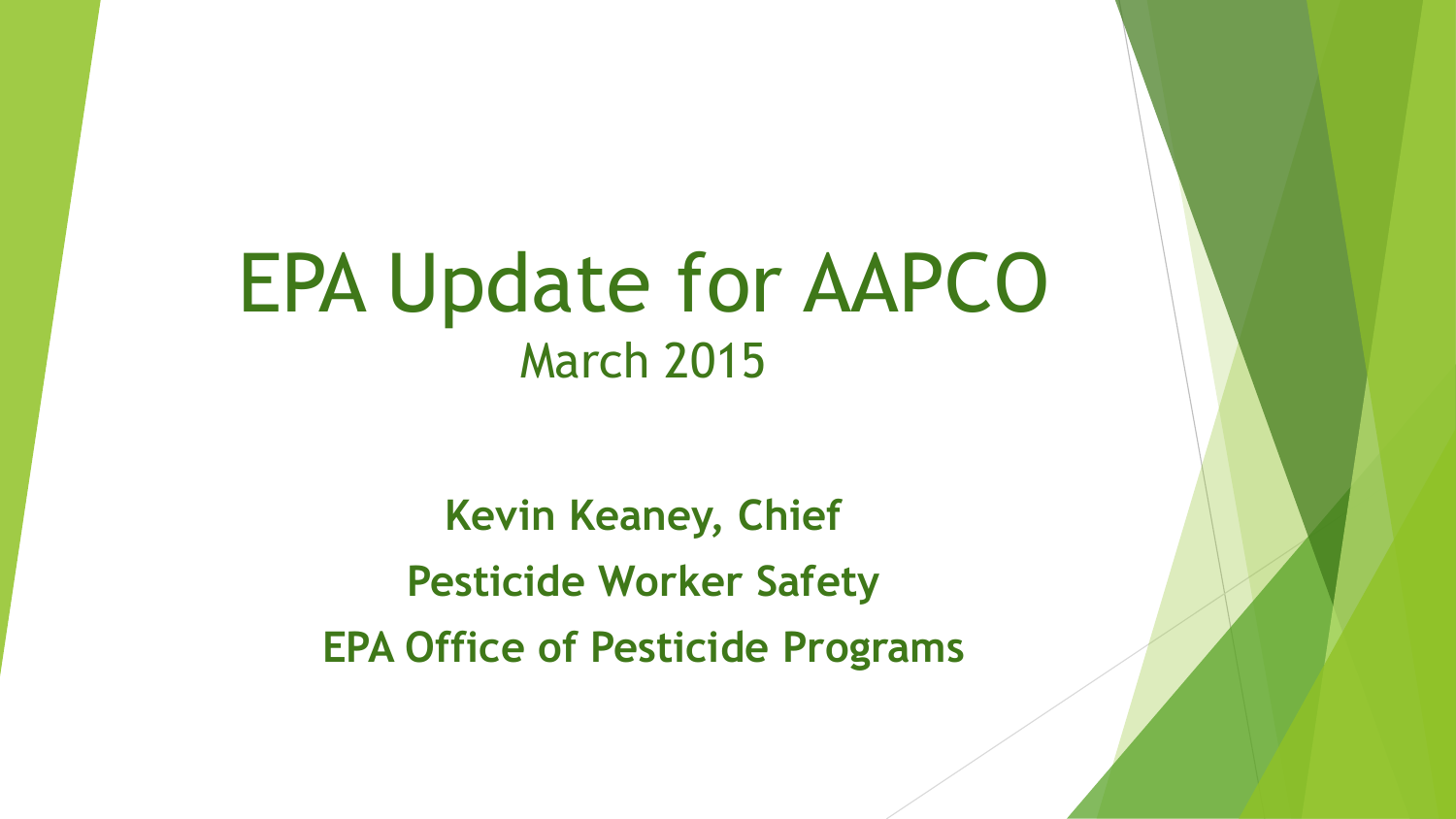#### Worker Protection Rule

Reviewing public comments & developing final rule

**Preparing for Final Agency Review (internal EPA) and USDA** review – Spring 2015

• OMB review - Spring 2015

▶ Target for publication - late Summer/Fall 2015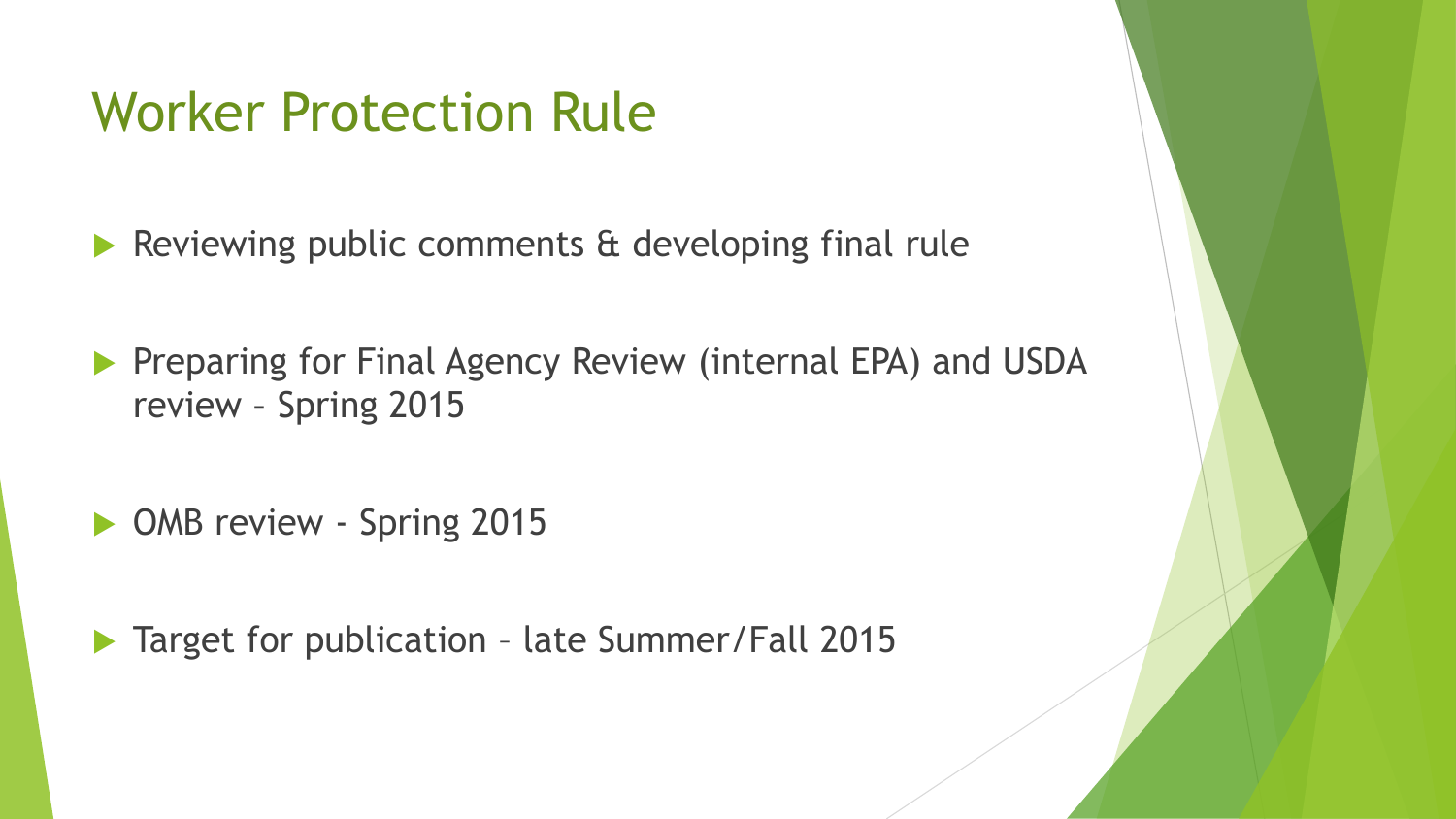### Implementation & Outreach

- Engaging Regions, States and other stakeholders in outreach and implementation efforts
- Staged implementation
	- ▶ PREP Course: October 26-29, 2015 Phoenix, AZ
	- **Final rule publication: Issue implementation guidance for regions and** states, issue revised FIFRA cooperative agreement guidance
	- ▶ 2015 early 2016: develop inspector materials, issue guidance, issue revised "How to Comply" and "Quick Reference Guide," issue train-thetrainer materials
	- ▶ 2016 issue inspection guidance, publish fact sheets, develop PSAs, national and regional inspector trainings, interpretive guidance Q&A (as needed)
	- ▶ 2016 early 2017: issue revised training materials for workers and handlers, safety posters, etc., publish Federal Register Notice announcing availability of materials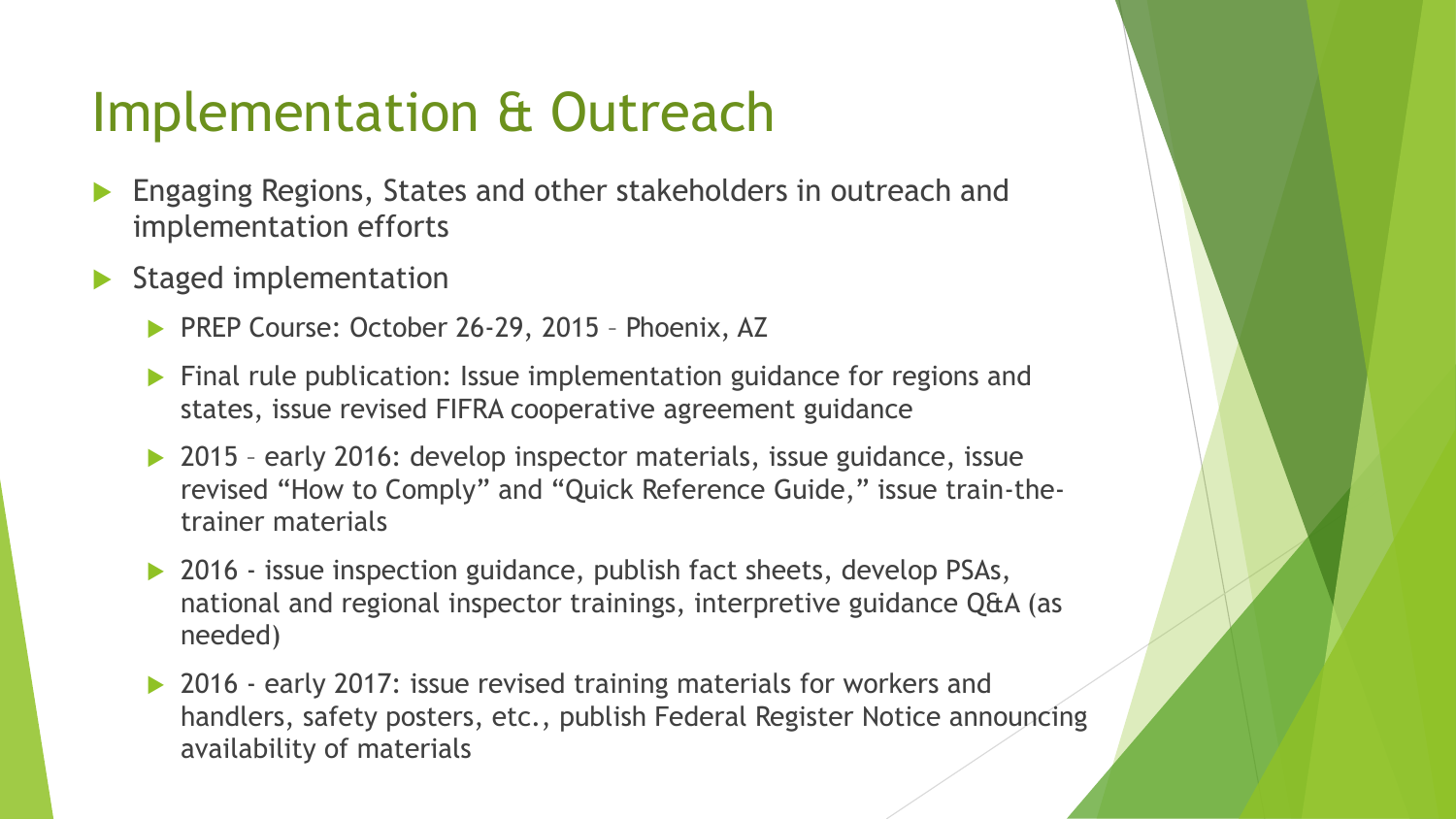## Certification of Pesticide Applicators Rule: Status

- Completed internal EPA review
- FIFRA Review USDA and Congress
	- **► USDA provided comments in December**
	- **EPA responded to USDA's comments before sending the rule to the Office** of Management and Budget (OMB)
- Scheduled transmission to OMB March 2015

Proposed Rule publication expected Summer 2015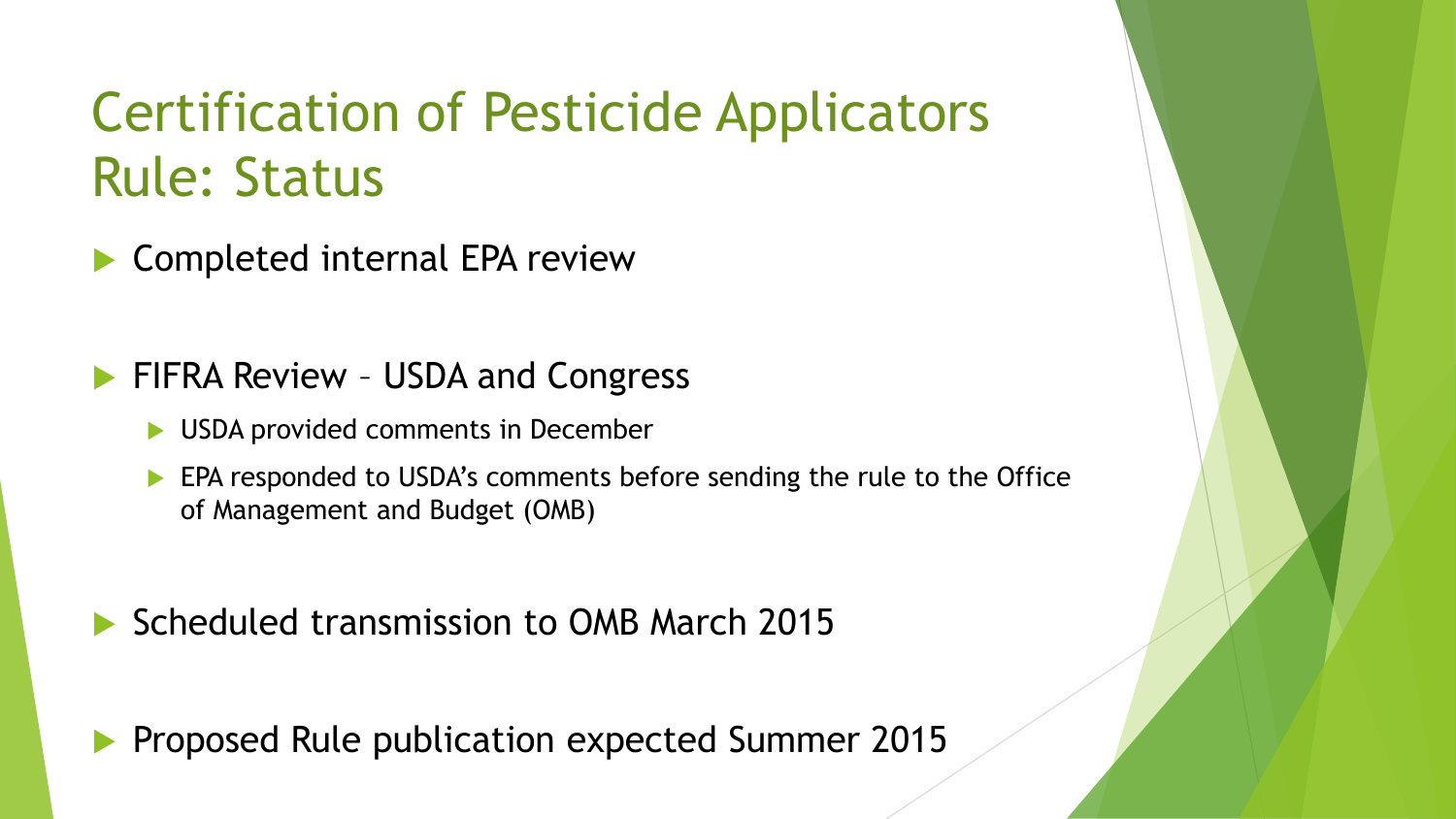2015 Pesticide Applicator Certification and Training Workshop – Philadelphia, PA

- August 4-6, 2015, optional tours on August 3
- Hosted by Penn State University, Pennsylvania Department of Agriculture, NASDARF, and EPA
- Draft agenda, hotel information, and registration information on the website

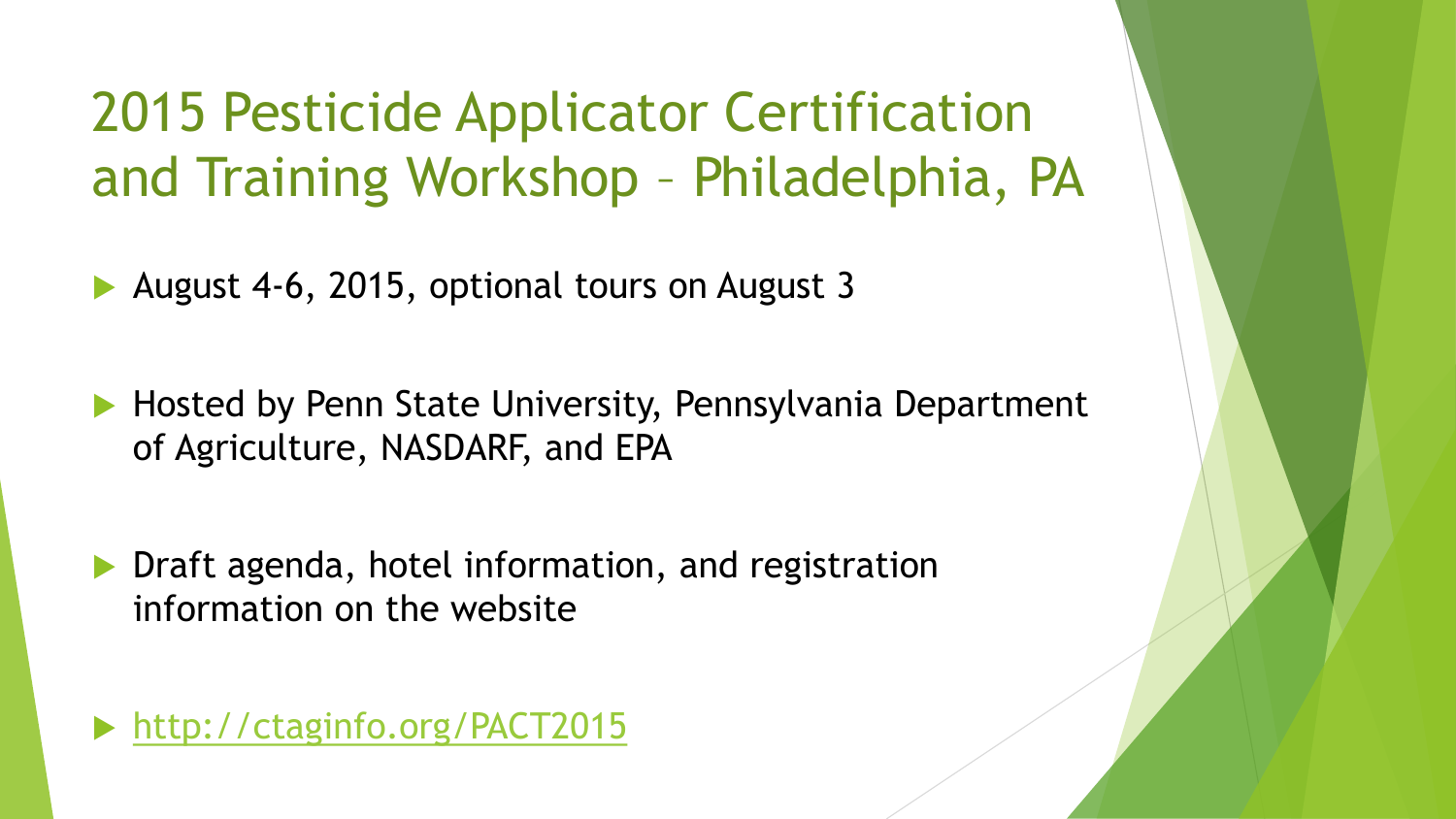#### 2015 Pesticide Applicator Certification and Training Workshop – Planning Committee

- Erin Bauer, University of Nebraska
- Betsy Buffington, Iowa State University
- Ed Crow, Penn State
- Sharon Gripp, Penn State
- Tamara James, Florida Department of Agriculture and Consumer Services
- Linda Johns, Montana Department of Agriculture
- Leo Reed, Office of Indiana State Chemist
- Fred Whitford, Purdue University
- Kerry Richards, Penn State
- Carol Black, NASDARF
- Michelle Arling, EPA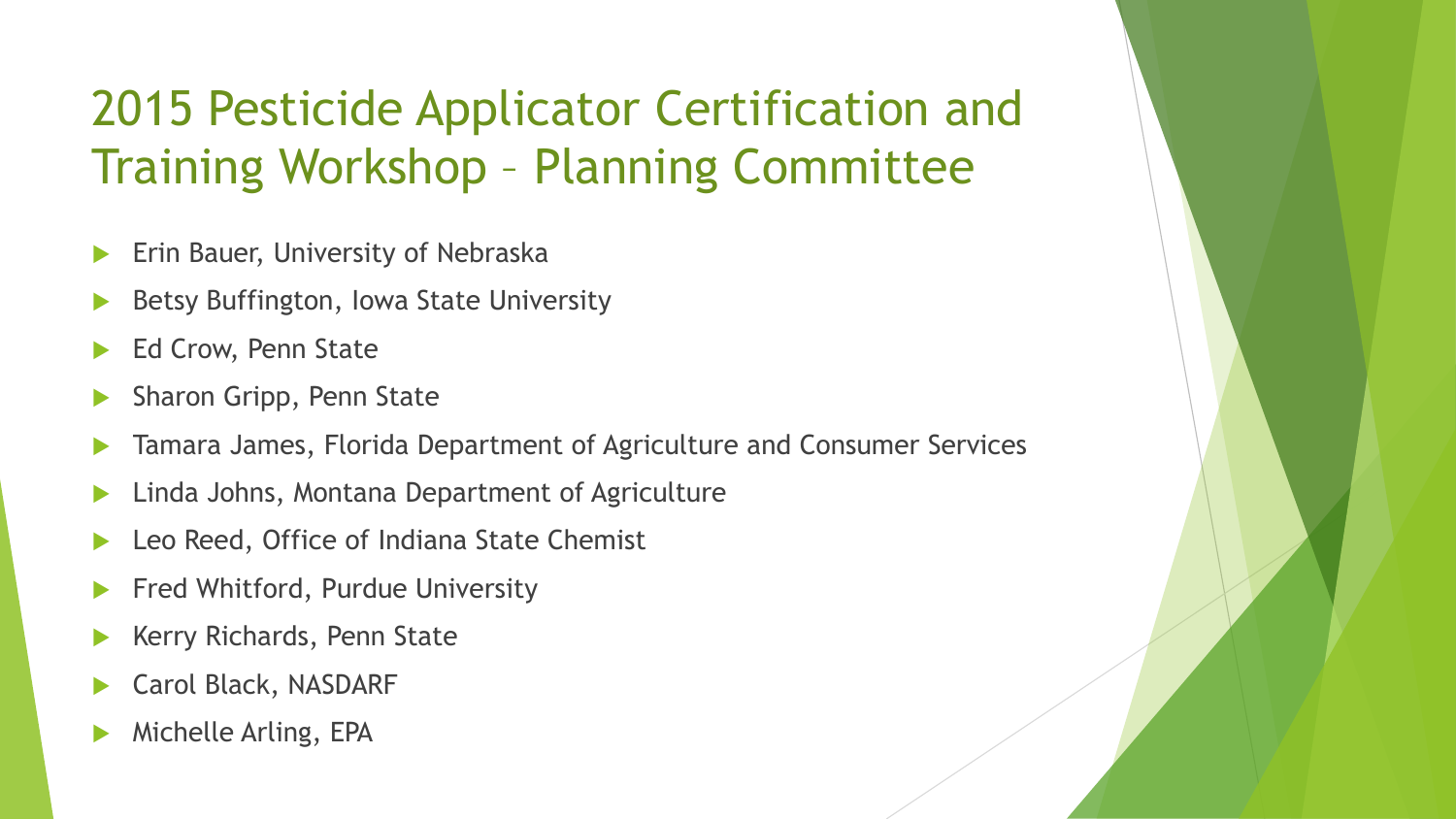#### Request For Applications

Pesticide Worker Safety Training Cooperative Agreement (Coop)

Pesticide Safety Education Program Funding Coop

Applicator Certification Program Meetings Management Coop

▶ Worker Protection, Applicator Certification, Health Care Provider Initiative - General Support Coop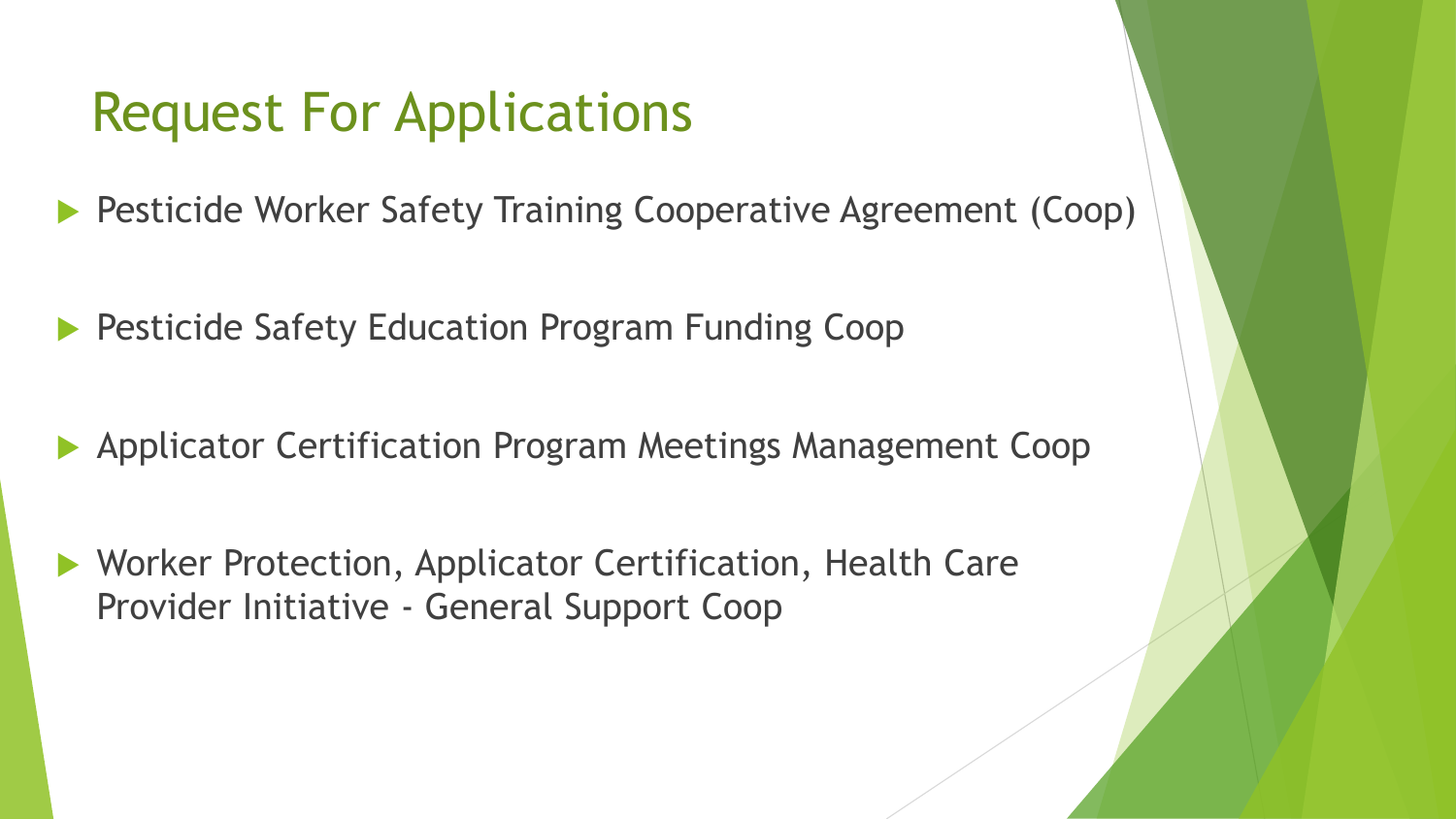#### Certification & Training Assessment Group Board (CTAG)

- $\blacktriangleright$  Kevin Keaney EPA co-chair
- Ples Spradley CES Arkansas co-chair
- Jack Peterson SLA Arizona incoming co-chair
- Leo Reed SLA Indiana
- Betsy Buffington CES Iowa
- Don Renchie CES Texas
- Gary Fish SLA Maine
- Laurie Gordon SLA Oregon
- Marjorie Lewis SLA New Mexico
- Marty Pousson SLA Louisiana
- Thia Walker CES Colorado
- Kimberly Pope CES Louisiana
- Michelle Arling EPA HQ
- Richard Pont EPA HQ
- Katy Wilcoxen EPA Region 9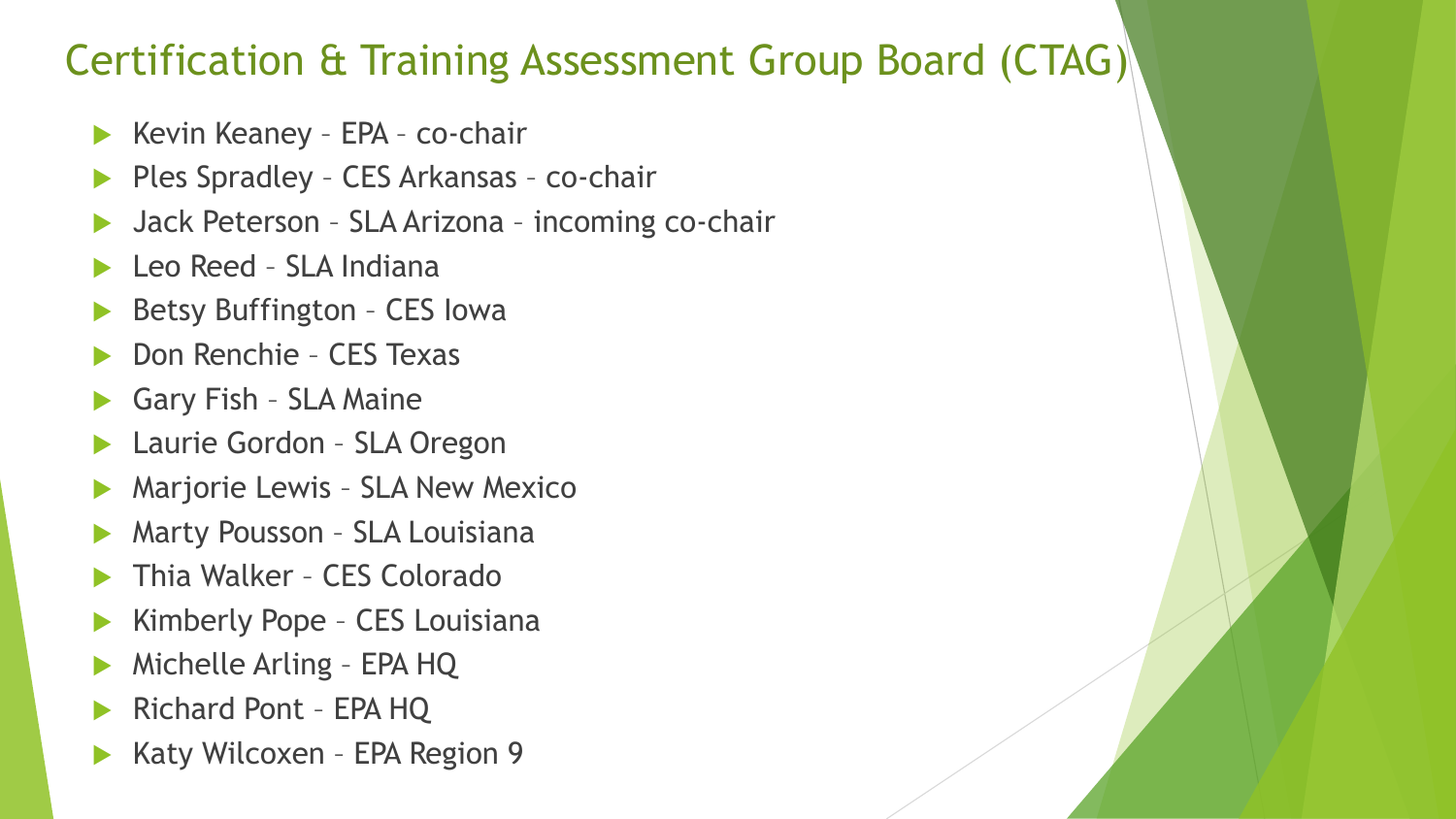# CTAG Update

- ▶ Working on:
	- **Limited Use Categories paper**
	- Recertification synchronous and asynchronous delivery
	- Using stories/case studies in training programs
	- Resources for new employees
	- Resource on labeling
	- Accomplishment Report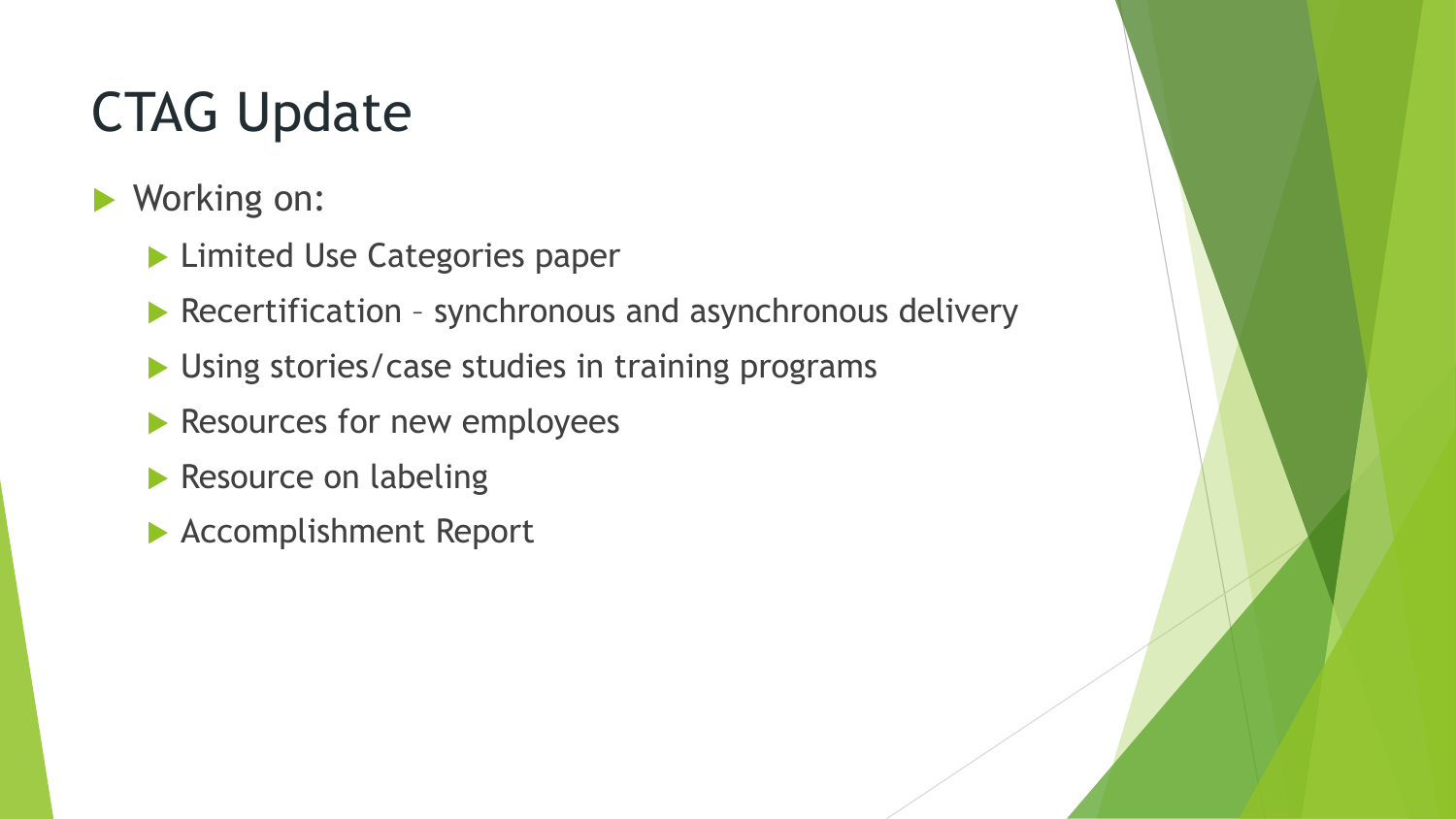#### CTAG - Resources

- Certification awareness brochure
- ▶ Certified Applicator Recertification Series
	- **Internet Recertification**
	- Content Criteria
	- ▶ Online Training: Course Design and Structure
	- ▶ Addressing Both Core and Category Topics in Training
	- **Examples of Including Both Core and Category**
- **ADA Consideration in Applicator Certification**
- **Exam Security & Administration Manual**